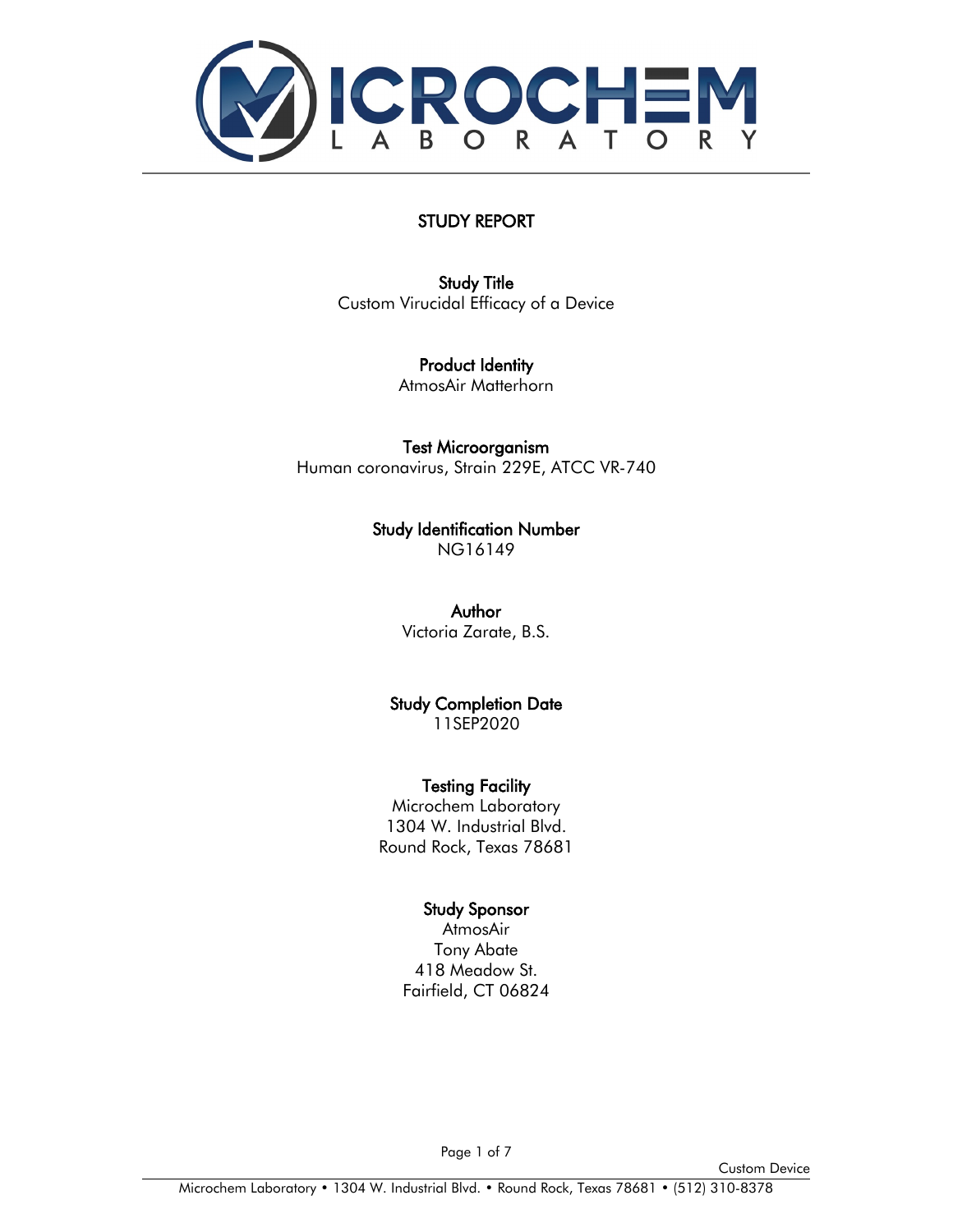

# <span id="page-1-0"></span>STUDY REPORT SUMMARY

| <b>General Study Information</b><br>Study Title: | Custom Virucidal Efficacy of a Device                                                                             |
|--------------------------------------------------|-------------------------------------------------------------------------------------------------------------------|
| <b>Study Identification Number:</b>              | NG16149                                                                                                           |
| <b>Test System</b><br>Test Microorganism(s):     | Human coronavirus, Strain 229E, ATCC VR-740                                                                       |
| Host Cell(s):                                    | MRC-5 (ATCC CCL-171)                                                                                              |
| <b>Test Substance:</b>                           | AtmosAir Matterhorn                                                                                               |
| <b>Test Parameters</b>                           |                                                                                                                   |
| <b>Test Device Preparation:</b>                  | Arrived ready to use and was run for 30 minutes<br>prior to use in testing                                        |
| <b>Test Device Application:</b>                  | Fogging (The Matterhorn device for this study<br>was calibrated to an ion saturation of 1,500 ions<br>per $cm3$ ) |
| <b>Test Articles Tested:</b>                     | Mask type: Grey Fabric                                                                                            |
| Volume of Inoculum:                              | 0.200 ml total; (Front and back: 0.05 $\mu$ l over<br>seam and $\sim$ 1/2 inch toward mask center)                |
| <b>Total Organic Soil Load:</b>                  | 5% (v/v) fetal bovine serum (FBS)                                                                                 |
| Number of Replicates Per Lot:                    | Single                                                                                                            |
| Contact Time(s):                                 | 15 minutes and 30 minutes                                                                                         |
| <b>Exposure Temperature:</b>                     | Ambient room temperature                                                                                          |
| Neutralization Method(s):                        | Dilution method using 2% FBS EMEM (4 ml)                                                                          |
| <b>Study Dates</b>                               |                                                                                                                   |
| <b>Experimental Start Date:</b>                  | 06AUG2020                                                                                                         |
| <b>Experimental Termination Date:</b>            | 17AUG2020                                                                                                         |
| <b>Study Completion Date:</b>                    | 11SEP2020                                                                                                         |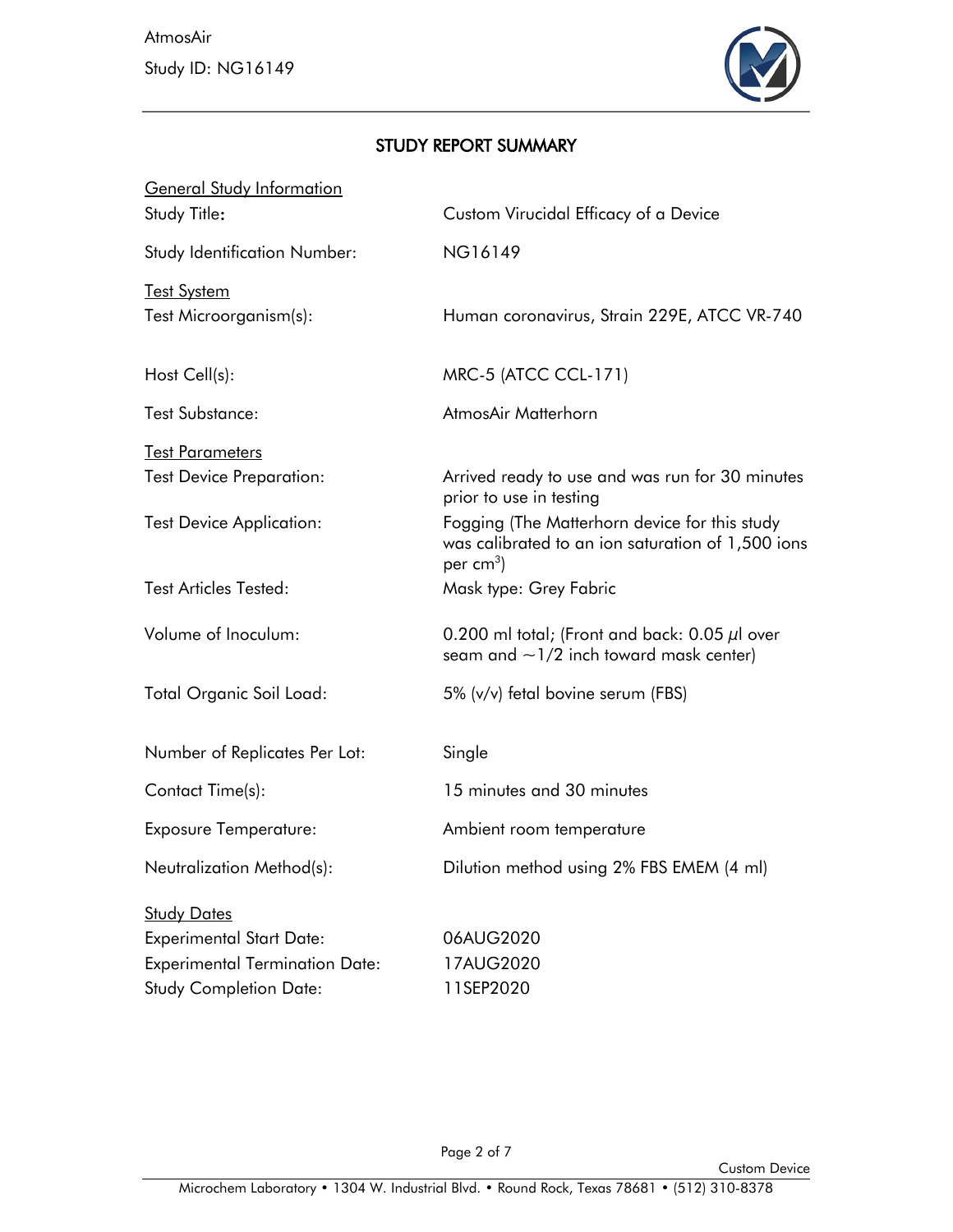

### STUDY PHOTOS



Note: The image depicts the distance of treatment of sample.

## <span id="page-2-0"></span>[TEST PROCEDURE](#page-2-0)

#### Summary

- Prior to testing, the Sponsor provided samples were UV-Sterilized for 15 minutes.
- The appropriate volume (0.200 ml total) of each virus was inoculated into each of the sample surfaces. Both samples types were inoculated on the front and back. Each inoculated section received 0.05  $\mu$ l over the seam and  $\sim$ 1/2 inch toward the center of the mask. Inoculated masks were dried for  $\sim$  7 minutes.
- Device was placed in a 1m $^{\rm 3}$  aerosol chamber, near the door of chamber and  ${\sim}2$  ft from the masks.
- Inoculated masks were aseptically placed  $\sim$ 2ft from the device on test tube racks approximately mid-height of the device such that the inoculated sites were free from contact with the racks for each contact time.
- At the completion of each contact time, each inoculated areas of the mask were aseptically cut and harvested into an appropriate volume of test media (4.0 ml) vortexed mixed.
- After vortexing, a 0.1 ml aliquot was removed and a series of 10-fold dilutions was performed in 0.9 ml aliquots of appropriate test medium. Each dilution was inoculated into the appropriate host cells in quadruplicate.
- For the recovery controls, each of the untreated mask control surfaces were prepared and inoculated in the same manner as the test surfaces.
- Following the contact time, the same recovery procedure as the test was performed.
- The inoculated cell culture plates were incubated for the period most suitable for the virus-host cell system (e.g. 7 days).
- Following the incubation period, the assay was microscopically scored for the presence/absence of test virus and cytotoxic effects. The appropriate calculations were performed (e.g. Spearman-Karber) to determine viral titers and levels of test substance cytotoxicity, where applicable.
- The  $log_{10}$  and percent reductions in viral titer were calculated for test sample exposed to the test device relative to the titer obtained for the study control surface(s).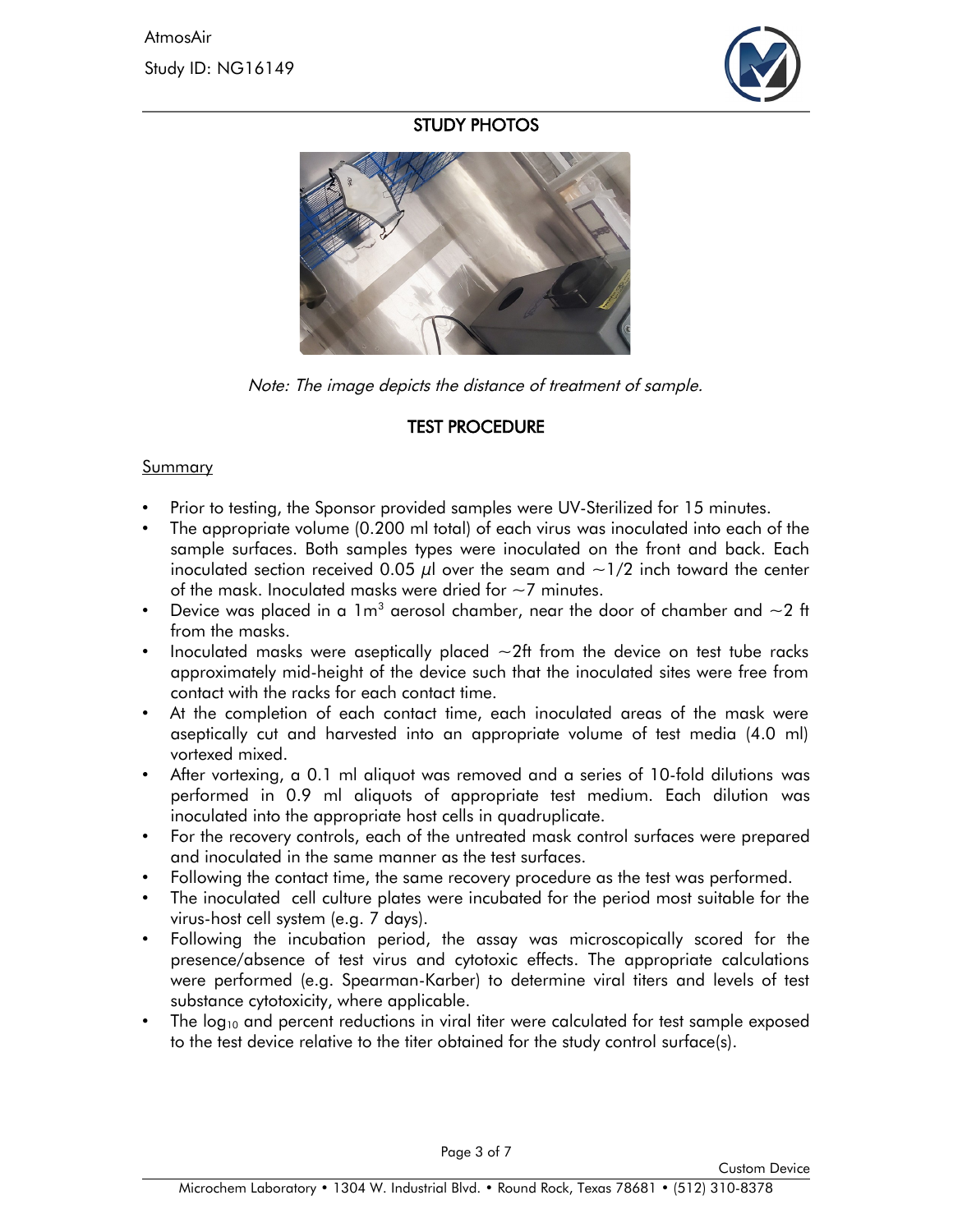AtmosAir Study ID: NG16149



# SUCCESS CRITERIA

The following measures are met to ensure the acceptability of virucidal efficacy data:

- The virus titer control demonstrates obvious and or typical cytopathic effects on the monolayers unless a detection method other than cytopathic effect is used.
- Neutralization of the test substance with a low titer (e.g. 1000-5000 infective units) of the test virus is demonstrated.
- Quantification of the test and control parameters are conducted at a minimum of four determinations per dilution.

The product performance criteria follows:

The log and percent reduction of the test virus following exposure to the test sample are calculated however, there is no minimum reduction level to qualify as "passing" or an "efficacious" product.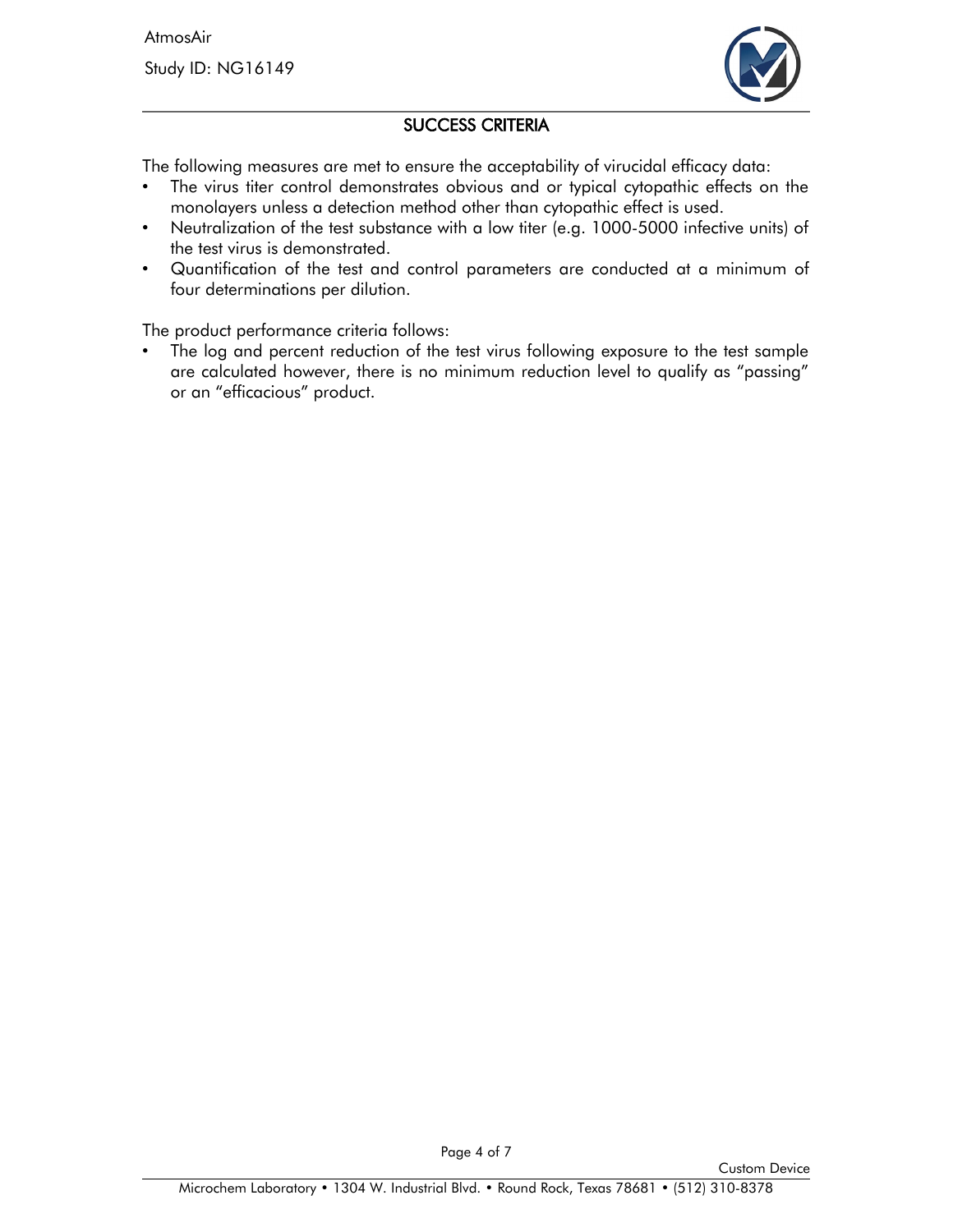

### CALCULATIONS AND STATISTICAL ANALYSIS

The  $TCID<sub>50</sub>$  (Tissue Culture Infectivity Dose) represents the endpoint dilution where 50% of the cell cultures exhibit cytopathic effects due to infection by the test virus. The endpoint dilution at which 50% of the host cell monolayers exhibit cytotoxicity is termed the Tissue Culture Dose (TCD<sub>50</sub>). The TCID<sub>50</sub>, and TCD<sub>50</sub> was determined using the Spearman-Kärber method and calculated as follows:

Negative logarithm of endpoint titer =

 $[-$  Log of first dilution inoculated] –  $[($  (sum of % mortality at each dilution/100) – 0.5) x Logarithm of dilution]

The result of this calculation is expressed as  $TCID_{50}/0.1$  ml (or volume of dilution inoculated) for the test, virus control, and neutralization control and  $TCD_{50}/0.1$  ml (or volume of dilution inoculated) for the cytotoxicity control.

#### Calculation of the Log Reduction

The log reduction in viral titer was calculated as follows:

Recovery Control Log<sub>10</sub> TCID<sub>50</sub> – Virus-Test Substance Log<sub>10</sub> TCID<sub>50</sub>

#### Calculation of the Percent Reduction

The percent reduction in viral titer was calculated as follows:

Percent Reduction =  $1 - (C/B) \times 100$ , where:  $B =$  Average TCID<sub>50</sub> of virus in control suspensions.  $C =$  Average TCID<sub>50</sub> of virus in virus-test suspensions.

The presence of any test substance cytotoxicity were taken into account when calculating the log and percent reductions in viral titer.

If multiple virus control and test replicates were performed, the average  $TCID_{50}$  of each parameter was calculated and the average result used to calculate the log reductions in viral titer.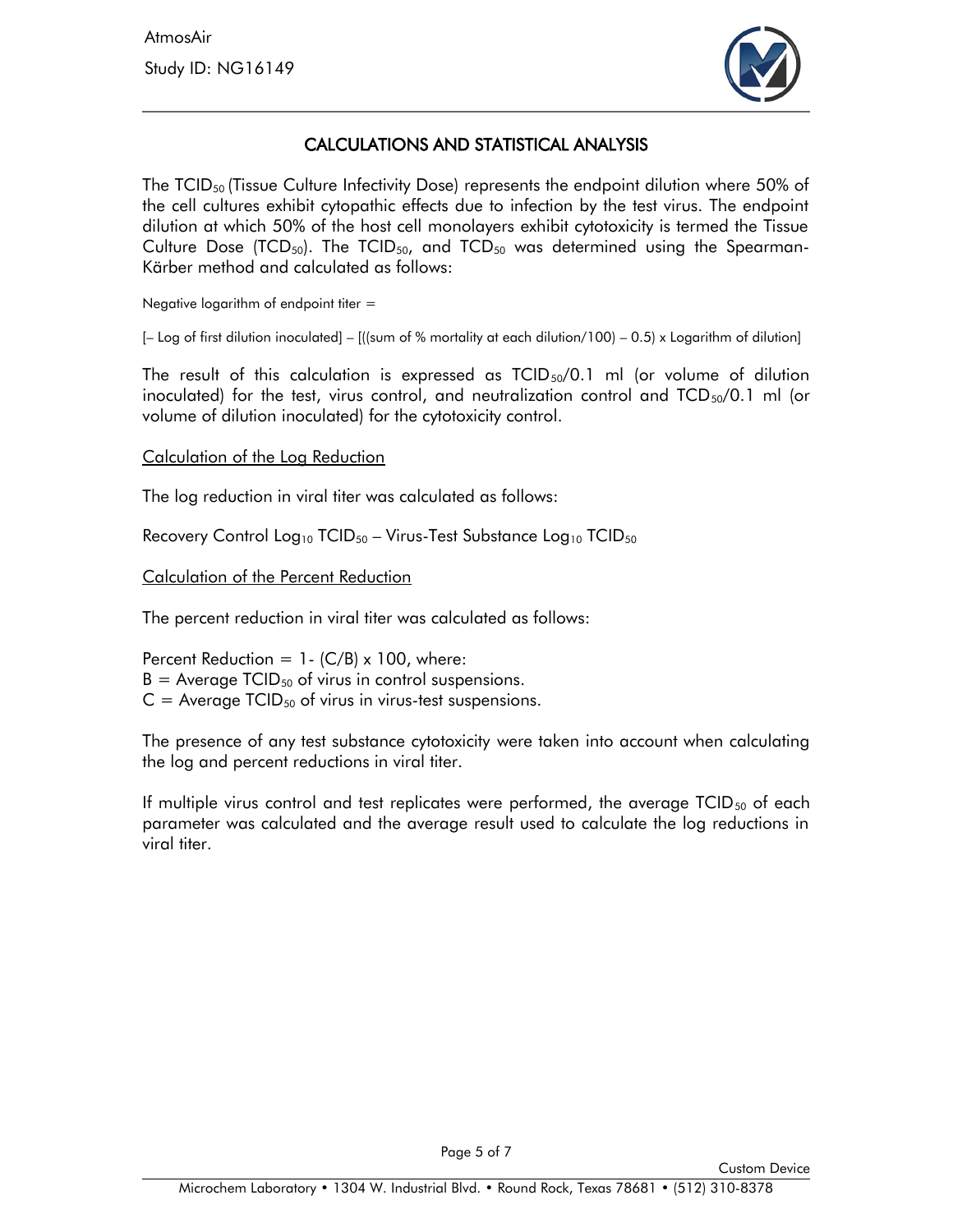

#### RESULTS

|                        |              | <b>Control Sample for Grey</b><br>Fabric - 15 minutes | <b>Control Sample for Grey</b><br>Fabric - 30 minutes |
|------------------------|--------------|-------------------------------------------------------|-------------------------------------------------------|
| Cell Control           |              | 0000                                                  | 0000                                                  |
| Dilution               | $10^{-1.30}$ | $+ + + +$                                             | $+ + + +$                                             |
|                        | $10^{-2.30}$ | $+ + 0 +$                                             | $+ + + 0$                                             |
|                        | $10^{-3.30}$ | $00 + +$                                              | 0000                                                  |
|                        | $10^{-4.30}$ | 0000                                                  | 0000                                                  |
|                        | $10^{-5.30}$ | 0000                                                  | 0000                                                  |
|                        | $10^{-6.30}$ | 0000                                                  | 0000                                                  |
| $TCID_{50}$ per 0.1 ml |              | 3.05 Log <sub>10</sub>                                | $2.55$ Log <sub>10</sub>                              |

### Table 1: Virus Controls- Grey Fabric

Key:  $+$  = Virus recovered;  $0$  = Virus not recovered and/or no cytotoxicity observed;  $T = C$ ytotoxicity observed;

### Table 2: Test Results- Grey Fabric

|                        |              | <b>Test Sample for Grey Fabric</b><br>- 15 minutes | <b>Test Sample for Grey Fabric</b><br>- 30 minutes |
|------------------------|--------------|----------------------------------------------------|----------------------------------------------------|
| Cell Control           |              | 0000                                               | 0000                                               |
| Dilution               | $10^{-1.30}$ | 0000                                               | 0000                                               |
|                        | $10^{-2.30}$ | 0000                                               | 0000                                               |
|                        | $10^{-3.30}$ | 0000                                               | 0000                                               |
|                        | $10^{-4.30}$ | 0000                                               | 0000                                               |
|                        | $10^{-5.30}$ | 0000                                               | 0000                                               |
|                        | $10^{-6.30}$ | 0000                                               | 0000                                               |
| $TCID_{50}$ per 0.1 ml |              | $\leq 0.80 \text{ Log}_{10}$                       | $\leq 0.80$ Log <sub>10</sub>                      |
| Log Reduction          |              | $≥2.25$ Log <sub>10</sub>                          | $≥2.25$ Log <sub>10</sub>                          |
| Percent Reduction      |              | ≥99.44%                                            | ≥99.44%                                            |

Key:  $+$  = Virus recovered;  $0$  = Virus not recovered and/or no cytotoxicity observed;  $T = Cytotoxicity observed;$